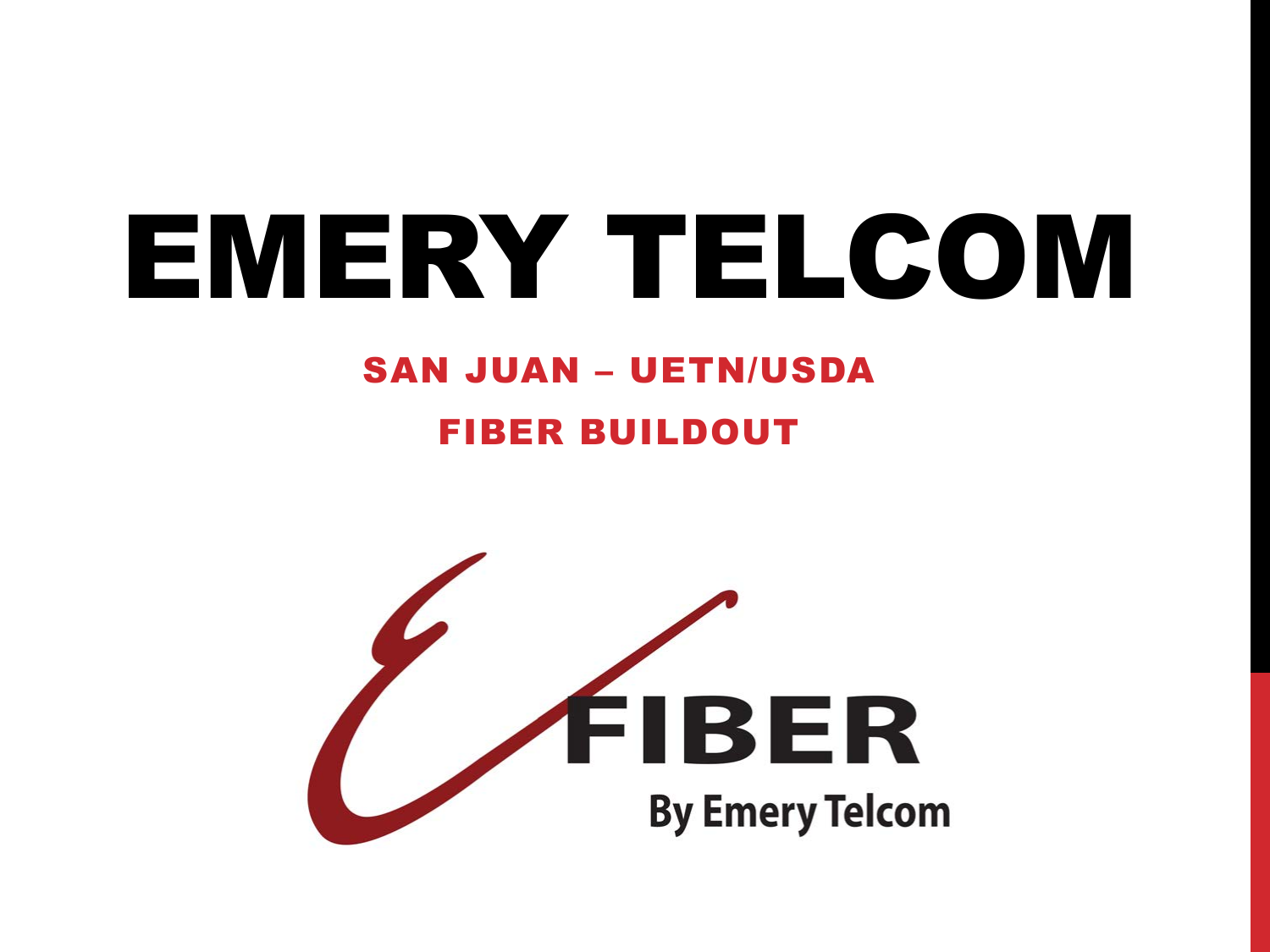

## ABOUT US

- **Emery Telcom is a cooperative telecommunications service provider located in South-Eastern Utah.**
- **The company has been providing service to Emery County since 1950, and has since expanded into Carbon, Grand and San Juan Counties.**
- **It employs approximately 100 people, and offers Digital Voice, broadband Internet and Cable TV services.**
- **Emery Telcom began deploying fiber throughout its network in 1990. Since then, it has connected all of the communities within its service area with fiber.**
- **In 2001, the telecommunications provider acquired the Carbon County infrastructure.**
- **In 2007, Emery Telcom expanded into Utah and Salt Lake Counties.**
- **In 2009, Emery Telcom purchased assets and expanded into Grand County.**
- **In 2015, it continued building its extensive fiber network into San Juan County.**
- **In 2017, the fiber network was extended in Grand Junction Colorado.**
- **In 2021, the fiber build continued into Denver Colorado.**
- **Approximately 14,000 Internet subscribers.**

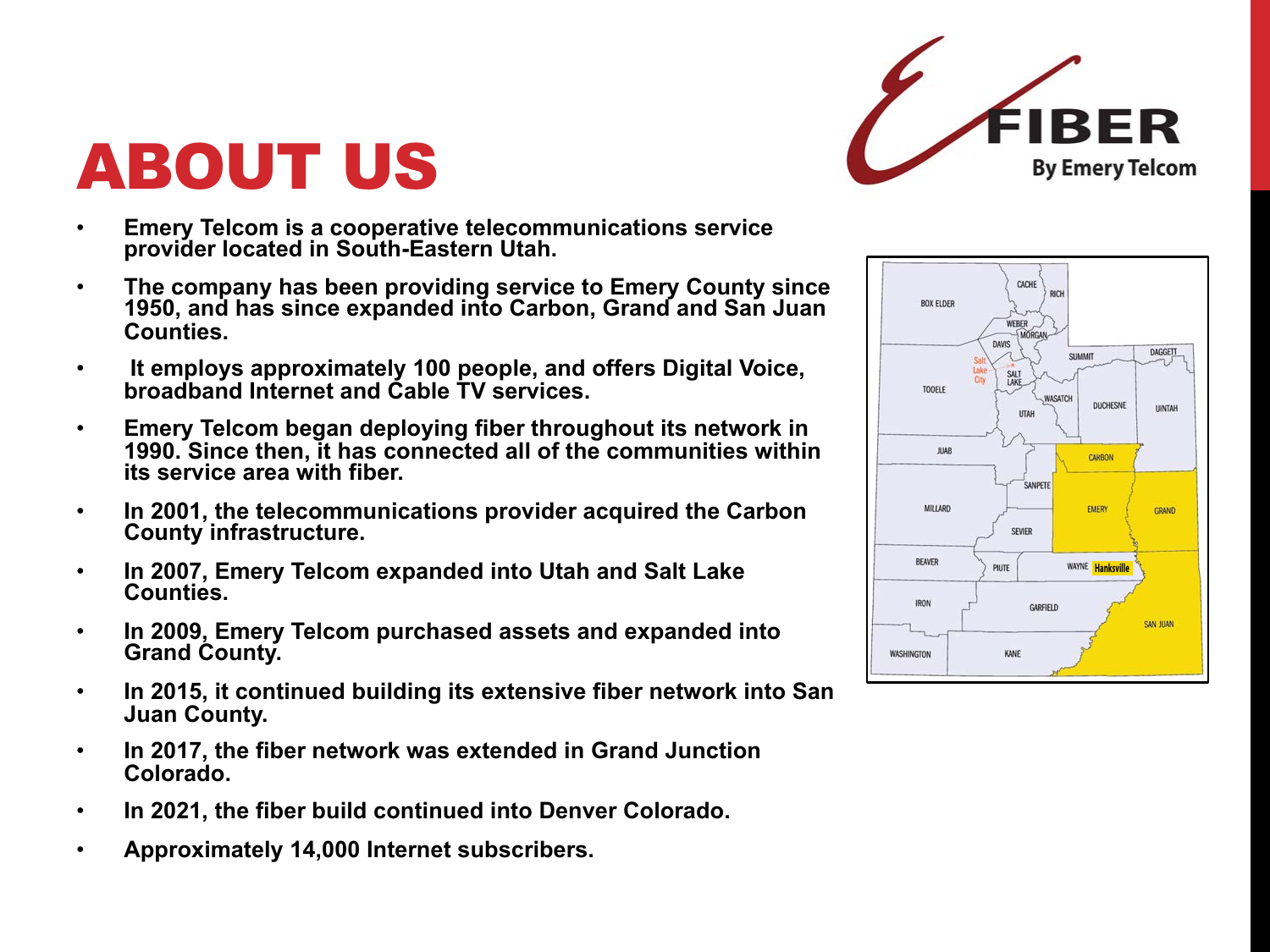#### EMERY TELCOM FIBER NETWORK



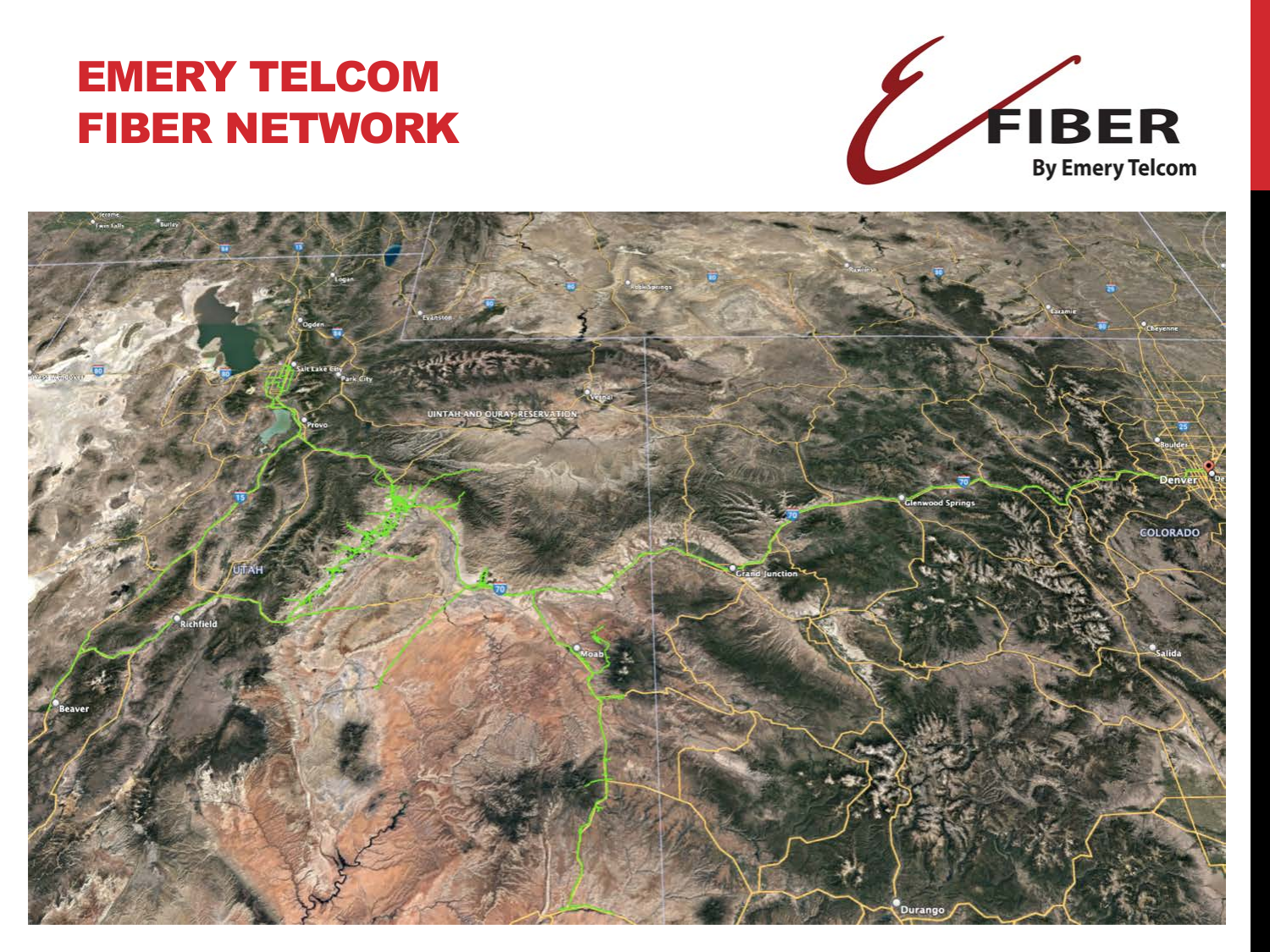#### UTEN PHASE 1 – BLANDING TO MONTEZUMA CREEK **COMPLETE**



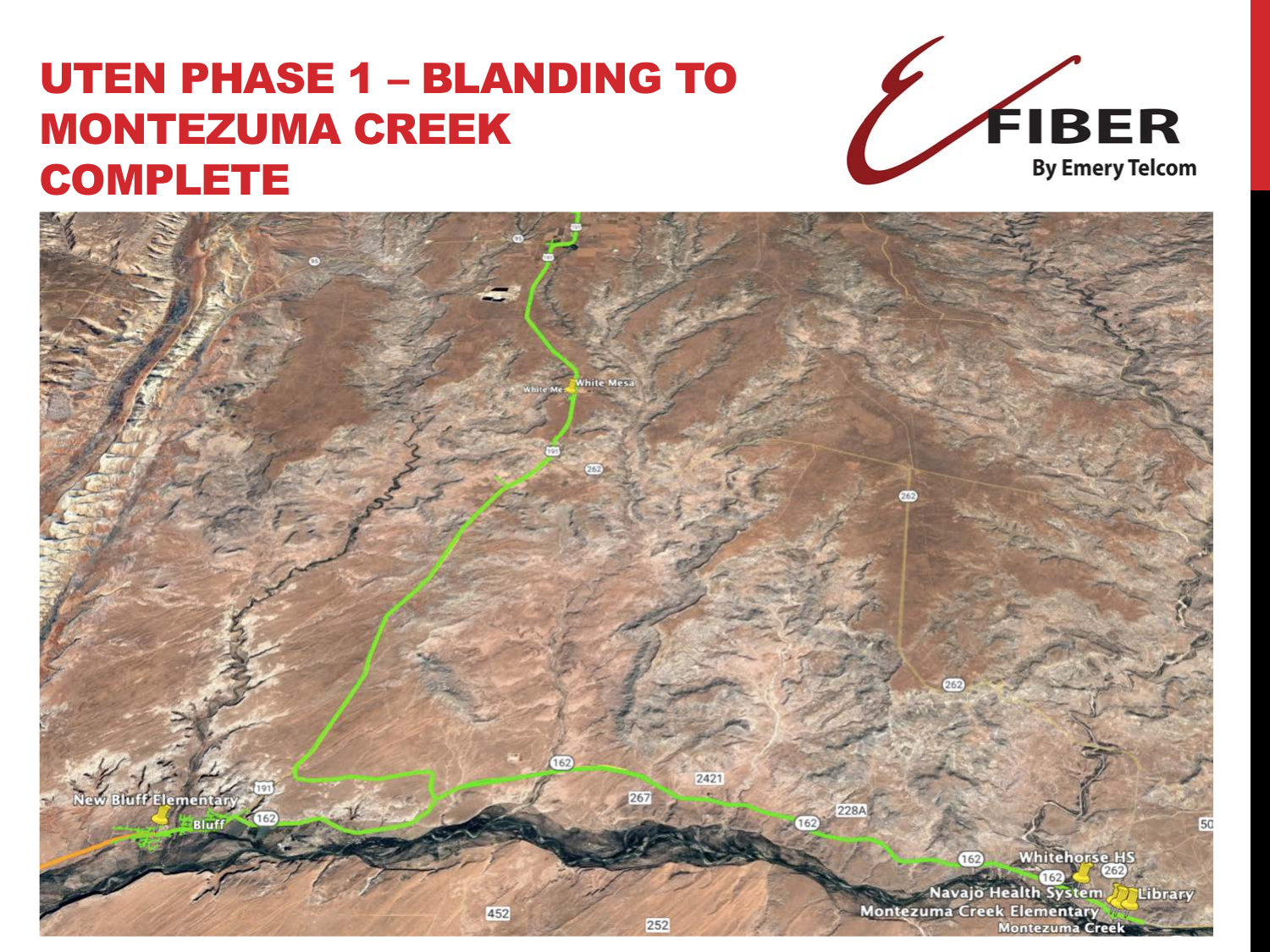### USDA – BLUFF TO MEXICAN HAT UNDER CONSTRUCTION



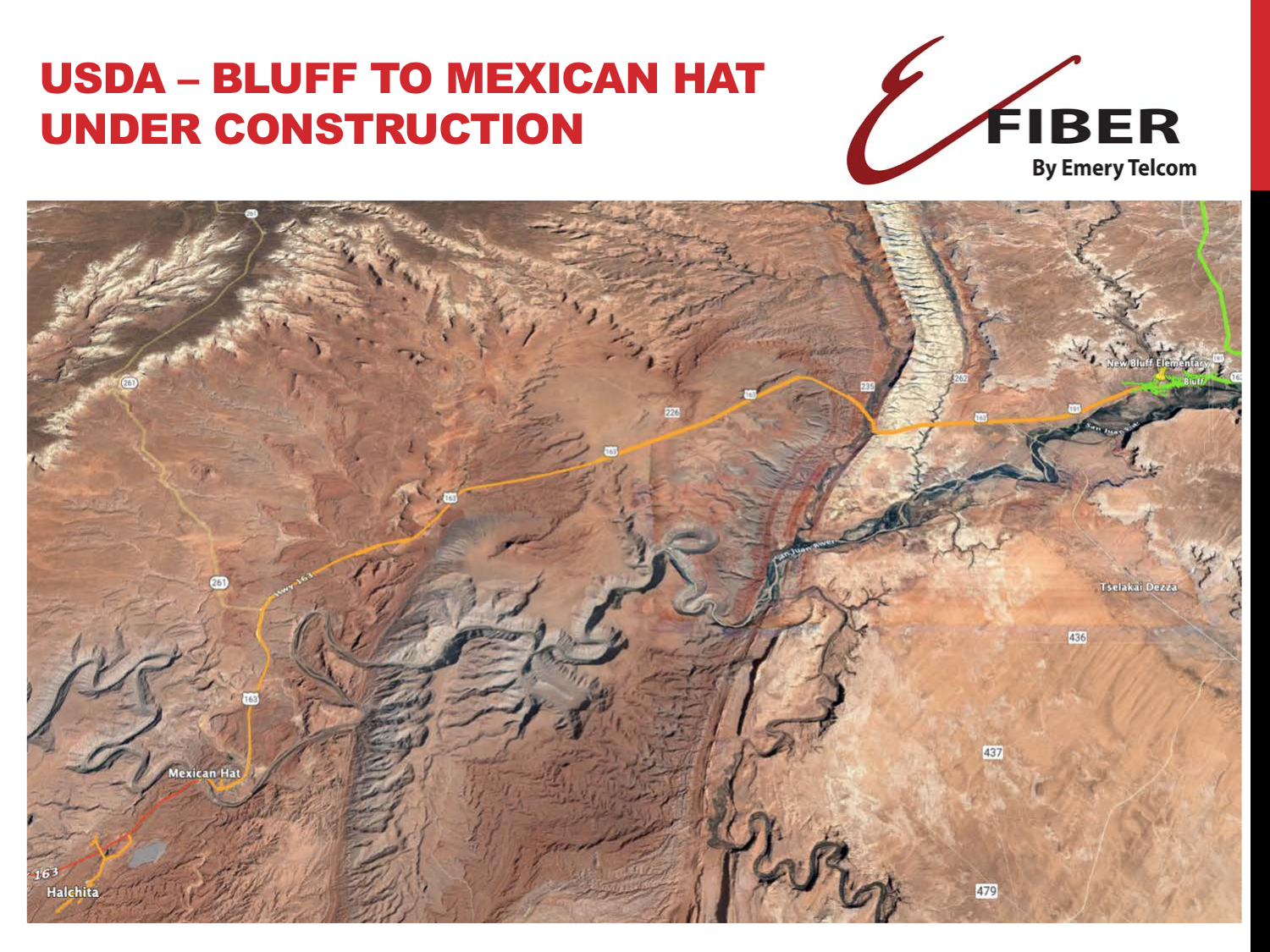#### **UTEN PHASE 2 - MONUMENT VALLEY TO NAVAJO MOUNTAIN IN PERMITTING**